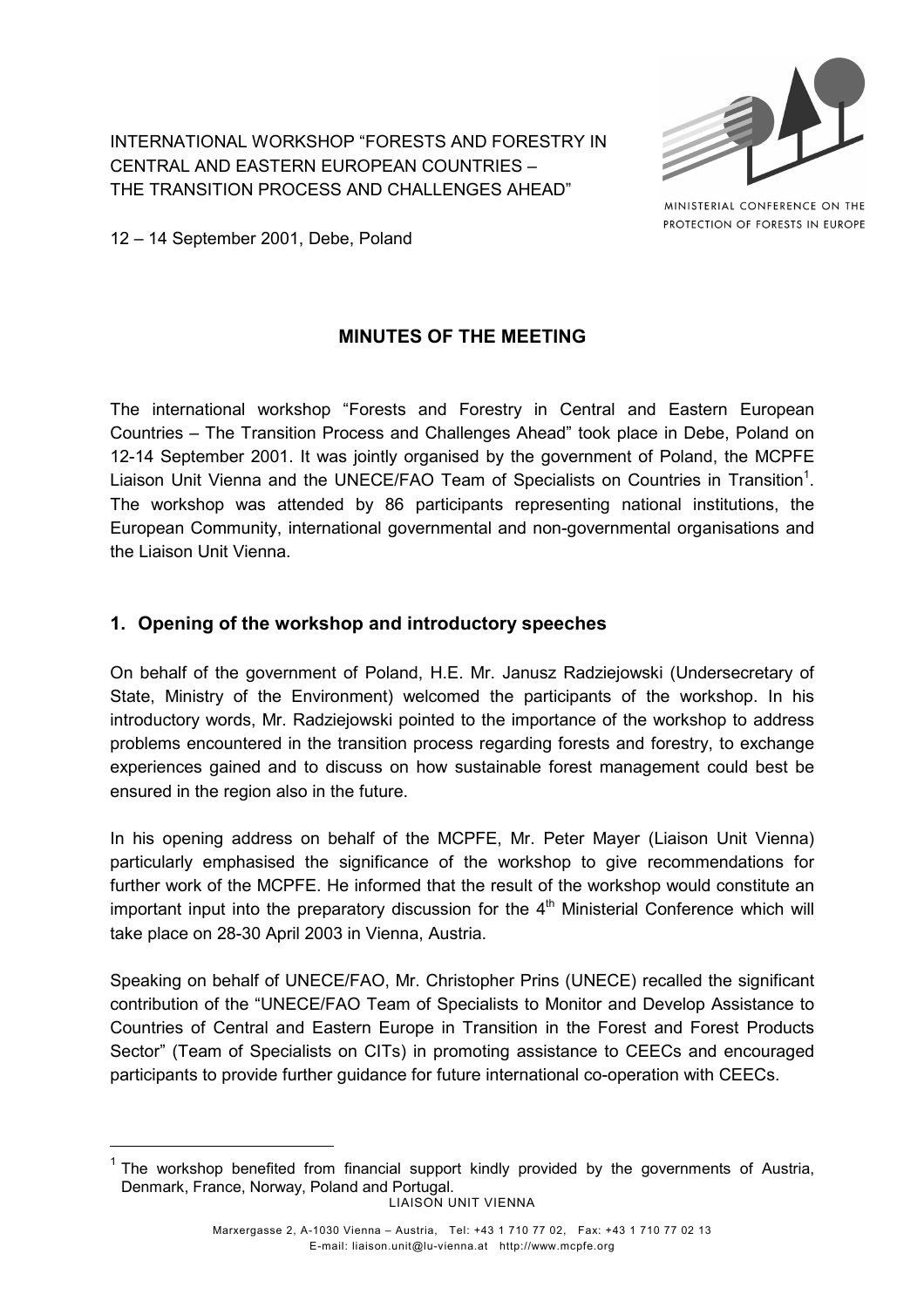In concluding the series of introductory speeches, Mr. Stanislaw Zajac (Forest Research Institute in Warsaw; Leader of Team of Specialists on CITs) briefly recalled the mandate and scope of the UNECE/FAO Team of Specialists on CITs and emphasised the importance of the workshop to contribute to the task of reviewing the work of the Team of Specialists.

### **2. Adoption of the agenda**

The proposed agenda was adopted.

## **3. Session I: Forest Policy Developments and Related Institutional Changes in CEECs in the Transition Process**

Forest policy developments and related institutional changes in the transition process were addressed in a series of keynote presentations and presentations giving an "external view". Session I was chaired jointly by Mr. Stanislaw Zajac (Poland) and Mr. Alexander Korotkov (UNECE).

The following keynote presentations were given in session I of the workshop:

- Mr. Peter Csoka (Hungary) presented major steps and instruments in forest policy development in Hungary and outlined main lessons learned with regard to the restitution process, revitalisation of private forestry, the new roles of state forestry as well as financial incentives. Mr. Csoka also informed on recent and future activities in the development of a national forest programme for Hungary and highlighted the role of international co-operation.
- Mr. Gheorghe Florian Borlea (Romania) outlined forest policy objectives and institutional developments in Romania. His presentation put special emphasis on the forest restitution process, its implications and the lessons learned regarding the sustainable management and protection of forests in Romania. In this context, Mr. Borlea particularly pointed to the relevance of unitary management of large forest areas and the need for association of small forest owners.
- Mr. Arkadi Levintanous (Foundation for Enterprise Restructuring and Financial Institutions Development, Russia) informed on the current status of the Russian forest sector and identified administrative reform, economic and fiscal reform as well as a reform of the legislative and regulatory framework as important steps required to overcome basic impediments to progress of the forest sector in Russia. Information was also given on the IBRD-financed Pilot Project on Sustainable Forestry, carried out by the foundation in three representative pilot regions.

Following these presentations, different approaches chosen in restitution and privatisation of forests, aspects of ensuring co-ordination of private forest owners and other issues raised in the presentations were discussed in more detail. Furthermore, possible impacts of recent institutional changes in the Russian Federation were discussed.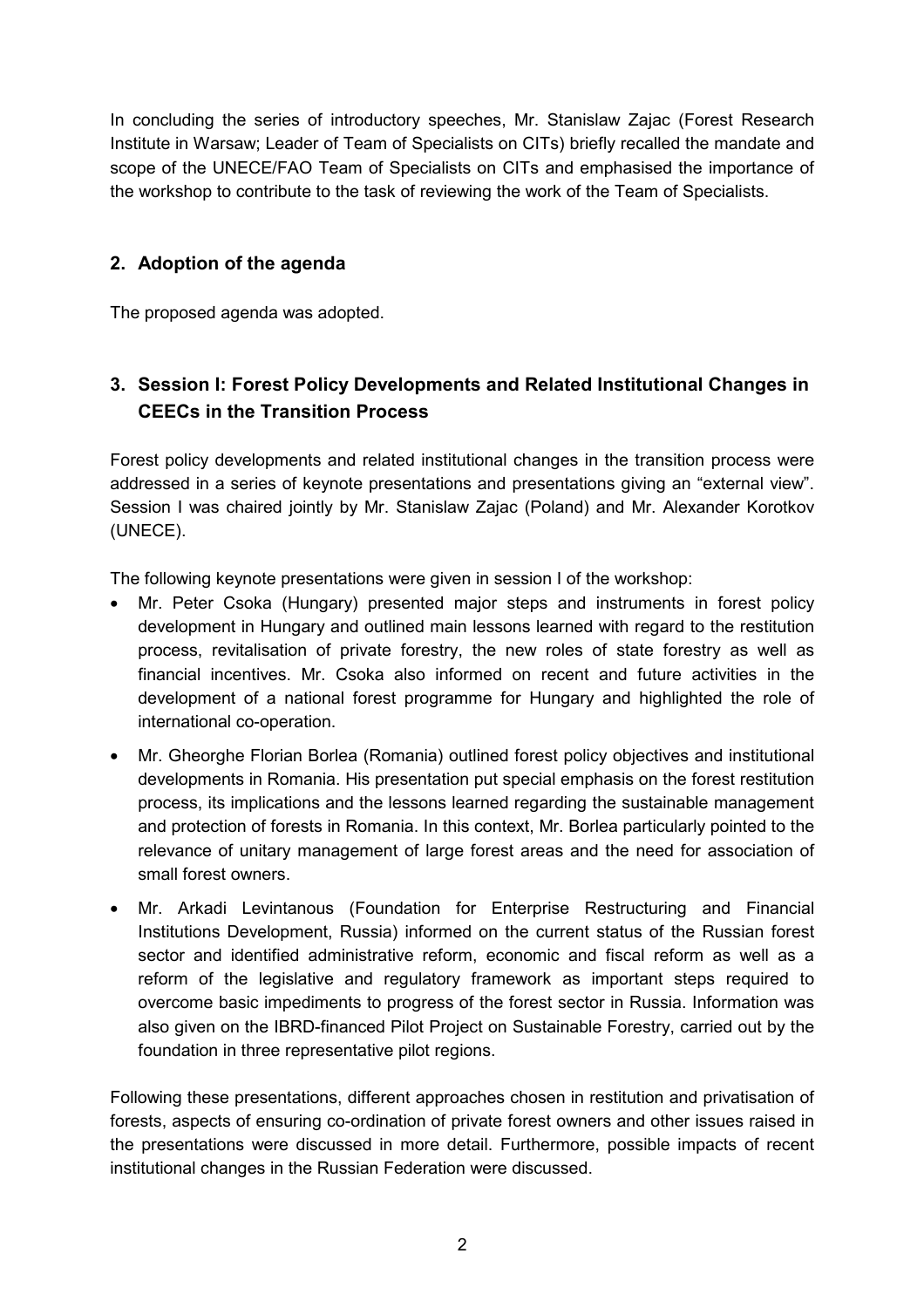In addition to the keynote presentations, the following speakers presented their views on the developments in the transition process:

- Mr. Joseph Barton (Confederation of European Forest Owners, Czech Republic) presented his view on forest policy developments in the Czech Republic and his experience gained in the transition process as an owner of forest land acquired through restitution. He pointed to various constraints and weaknesses in national forest legislation and administration from a private owner's perspective and reflected on the role of governments, environmental groups and the public in meeting the challenges for SFM in the future.
- Mr. Michael Evers (World Wide Fund for Nature) addressed problems, potentials and challenges ahead regarding the management and conservation of forests in Eastern Europe from the point of view of WWF. Mr. Evers focused on funding of forest activities in the context of EU accession, forest certification and on an ecoregional conservation approach.

Issues of private forest ownership in CEECs were further taken up in the subsequent discussion. Different country experiences were highlighted, also indicating the different stages of the privatisation and restitution processes in CEECs. Furthermore, the ecoregional approach as well as aspects of funding in the frame of SAPARD were discussed in more detail by the workshop participants.

### **4. Session II: Future Challenges to Ensure Sustainable Forest Management**

Session II of the workshop focused on the challenges to ensure sustainable forest management (SFM) in the future. It was chaired jointly by Mr. Piotr Borkowski (Poland) and Mr. Peter Mayer (Liaison Unit Vienna).

The following keynote presentations were given in Session II:

- Mr. Arvids Ozols (Latvia) outlined approaches chosen in the institutional development of Latvian forest policy in the transition process. Reflecting on suitable ways and means on how to meet future challenges, Mr. Ozols particularly pointed to the relevance of participatory approaches in forest policy development and, as a prerequisite, the adequate development of human resources. He also underlined the importance of enhancing the linkage of forestry with other forest sectors.
- Mr. Kazimierz Rykowski (Poland) highlighted global, European and Polish challenges to SFM and identified most important failures in overall sustainable development so far. He stressed the need for a new approach to nature conservation integrated with social and economic use of forests. In this context Mr. Rykowski pointed to the "promotional forest complexes" established in Poland up to now.
- Ms. Ketevan Metreveli (Georgia) illustrated the challenges and urgent needs to ensure SFM in Georgia under circumstances of dramatic political and economical change. As important steps, Ms. Metreveli stressed the need for adequate financing, improved management planning, better marketing of forest products, better monitoring and control of forest management as well as of enhanced public education and awareness. Ms.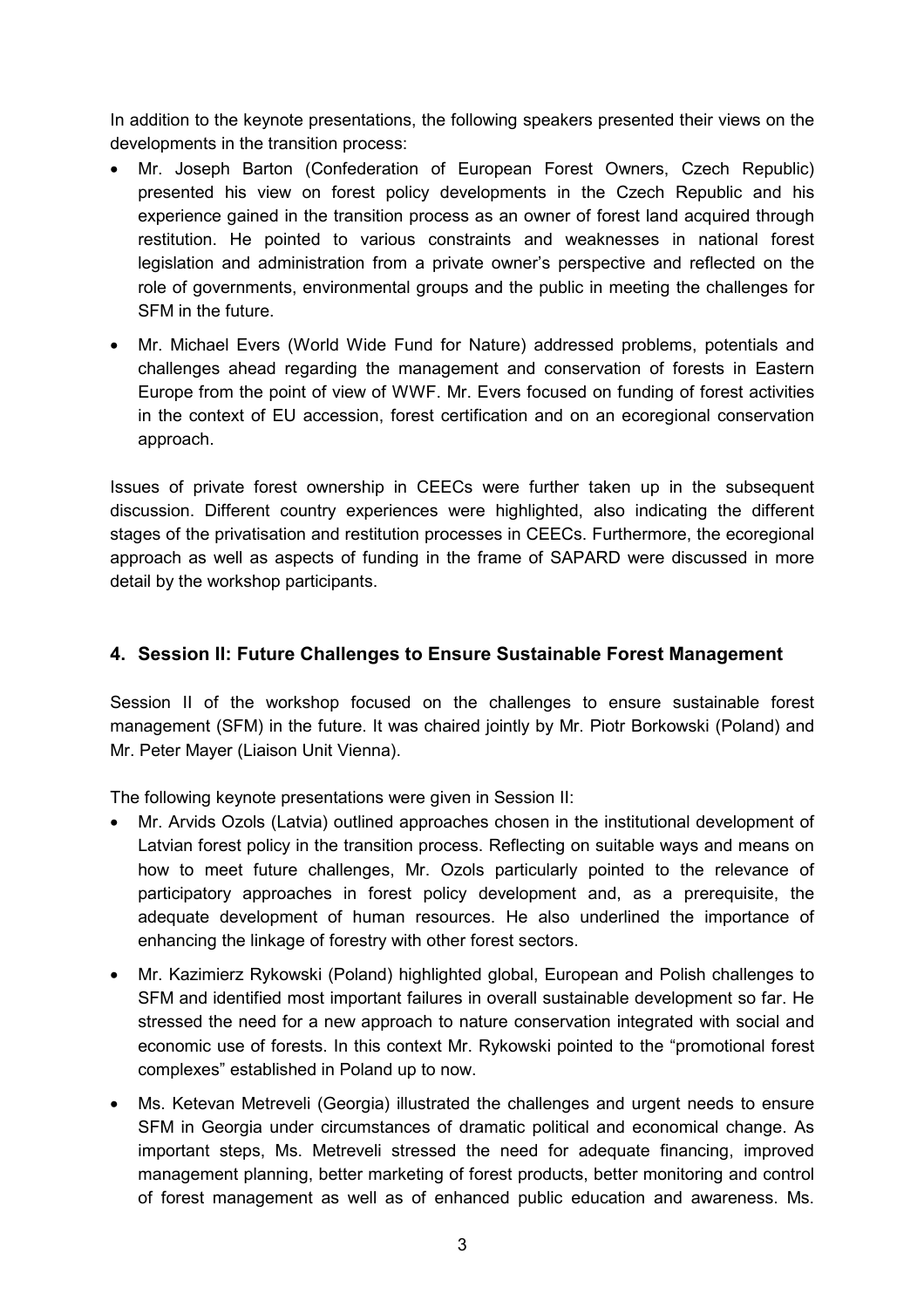Metreveli also put strong emphasis on the protection of Georgia's remaining natural forests.

Also in Session II issues raised in the keynote presentations were further addressed in a subsequent discussion. Furthermore, complementary information was provided on the Georgian Forest Development Programme which is financed by the World Bank.

Further views on the future challenges in ensuring the economic, social and ecological aspects of SFM were presented by the following speakers:

- Mr. Sten Nilsson (International Institute for Applied Systems Analysis) focused on economic aspects of SFM. He emphasised the importance of establishing a holistic, adaptive framework as a "Sustainability Concept", defining and balancing overall societal goals for the forest sector and goals of the forest policy. Mr. Nilsson, *inter alia*, pointed to a number of limitations of criteria and indicators for SFM and of forest certification as tools within the sustainability framework.
- Mr. Gustaw Matuszewski (Polish Forest Society) illustrated future problems and challenges for forestry in Poland, putting emphasis on the social dimension of SFM. He, *inter alia*, noted that enhancing public participation and ecological education as well as the elaboration of a national forest programme constitute important challenges to be addressed in the future.
- Mr. Tamas Marghescu (The World Conservation Union IUCN) highlighted the ecological dimension of SFM. He reported on a consultative process conducted by IUCN to assess the situation of privately owned forests in CEECs with special emphasis on the identification of issues related to nature conservation. Mr. Marghescu mentioned the lack of political will combined with a lack of financial resources and the insufficient extension support to private forest owners as some of the main shortcomings related to forest and nature conservation in CEECs. He also pointed to the lack of information on and participation of private forest owners in international processes.

Again, the issues raised in the above presentations were further taken up in a subsequent discussion.

### **5. Working group discussion**

An introduction to the work of the two working groups was given by Mr. Mayer. He explained that working group 1 would focus on the socio-economic dimension of SFM, while working group 2 would deal with the ecological dimension of SFM. Mr. Mayer invited both working groups to discuss

- major challenges in the future.
- lessons learned form the experiences made in the transition process so far,
- the current and future role of the MCPFE and the UNECE/FAO Team of Specialists on Countries in Transition,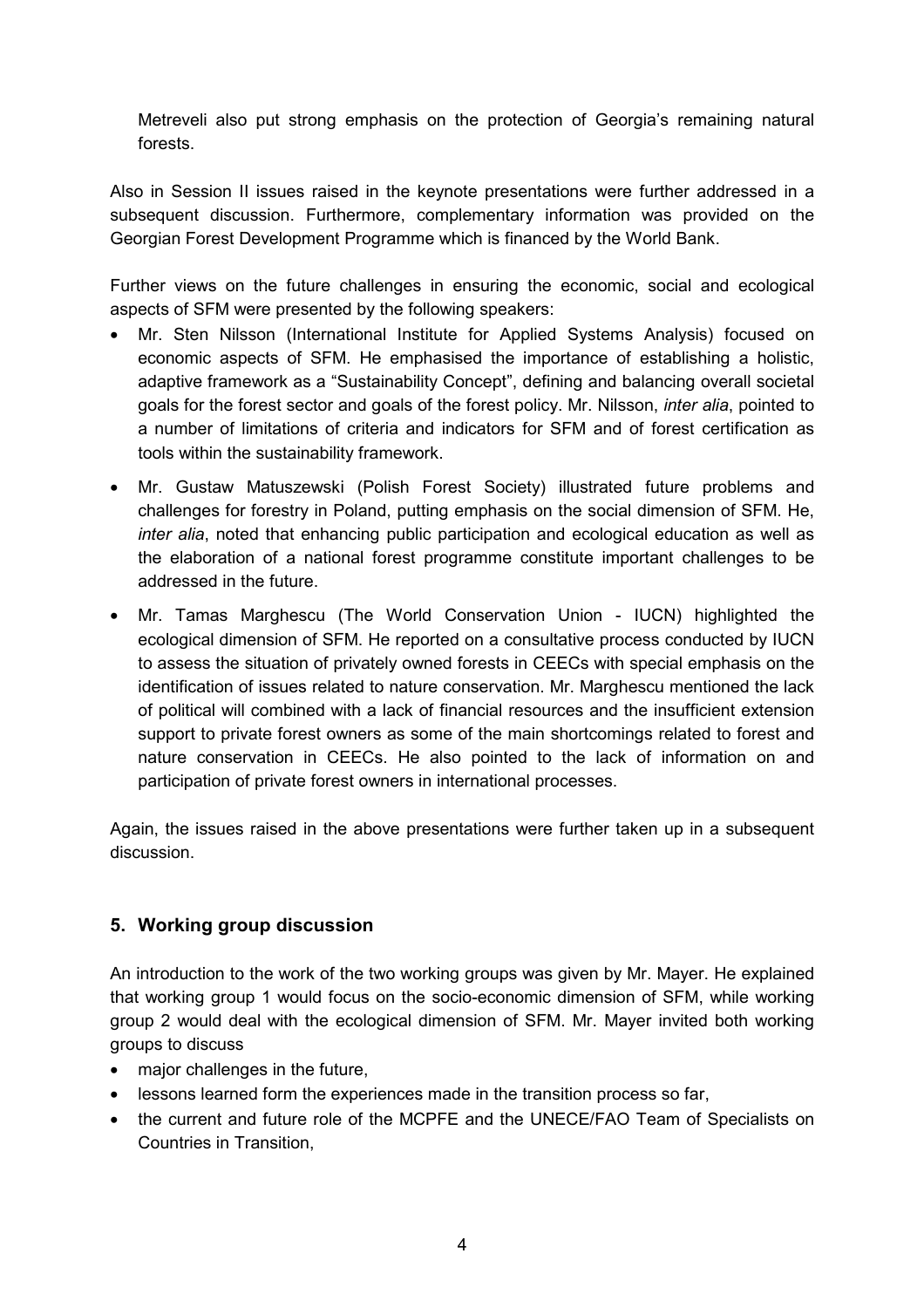• recommendations for future activities and international co-operation with a view to the  $4<sup>th</sup>$ Ministerial Conference on the Protection of Forests in Europe (28-30 April 2003, Vienna/Austria).

#### *Working group 1 – Socio-economic dimension of SFM*

Working group 1 was moderated by Mr. Arvids Ozols; Latvia (Rapporteur: Mr. Ewald Rametsteiner, Liaison Unit Vienna). As a starting point for further discussions, the working group elaborated a list of major challenges/issues of relevance for CEECs in ensuring socioeconomic aspects of SFM. Institutional and administrative reform, economic viability and financing of SFM, management of public forests as well as capacity building and human resources development can be mentioned as important topics prevailing in the debate. Also the issue of national forest programmes was highlighted in the discussion. All issues identified by the working group were further "clustered" under five topical headings (transition process, policy formulation, policy implementation and instruments, market and economic aspects, social aspects). For each of these headings and the related challenges/issues, a number of lessons learned in the transition process was identified by the participants of the working group. Consequently, recommendations were formulated for the MCPFE and the Team of Specialists on CITs. The results of working group 1 can be found in Annex I.

#### *Working group 2 – Ecological dimension of SFM*

Working group 2 was moderated by Mr. Peter Csoka, Hungary; (Rapporteur: Mr. Alexander Buck, Liaison Unit Vienna. The working group identified eight important challenges concerning the ecological dimension of SFM, which were consequently synthesised into three major issues. Restitution of areas rich in biodiversity and, related to it, financing of the maintenance and/or improvement of ecological functions were identified as the first major "cluster" of challenges in the future. The integration of protection and management concepts, including the need for integrated planning schemes and inter-sectoral approaches as well as for an improved information base, was considered as a second important challenge. And thirdly, the working group also highlighted the need for education and communication, both regarding education of new forest owners and the public as well as communication with the broader public. Finally, also a list of lessons learned in the transition process as well as recommendations regarding the role of international co-operation and the 4<sup>th</sup> Ministerial Conference could be reported to the workshop plenary. A detailed report on the results of the discussion in working group 2 is attached in Annex II.

### **6. Plenary discussion, recommendations**

In the subsequent plenary session the findings of working groups 1 and 2 were presented by the rapporteurs. Adding to these reports, the role of science and professional education were emphasised in the discussion as important components to ensure SFM in CEECs. Furthermore, it was suggested to initiate national consultation processes to achieve integrated views of countries on issues and future needs prior to 4th Ministerial Conference.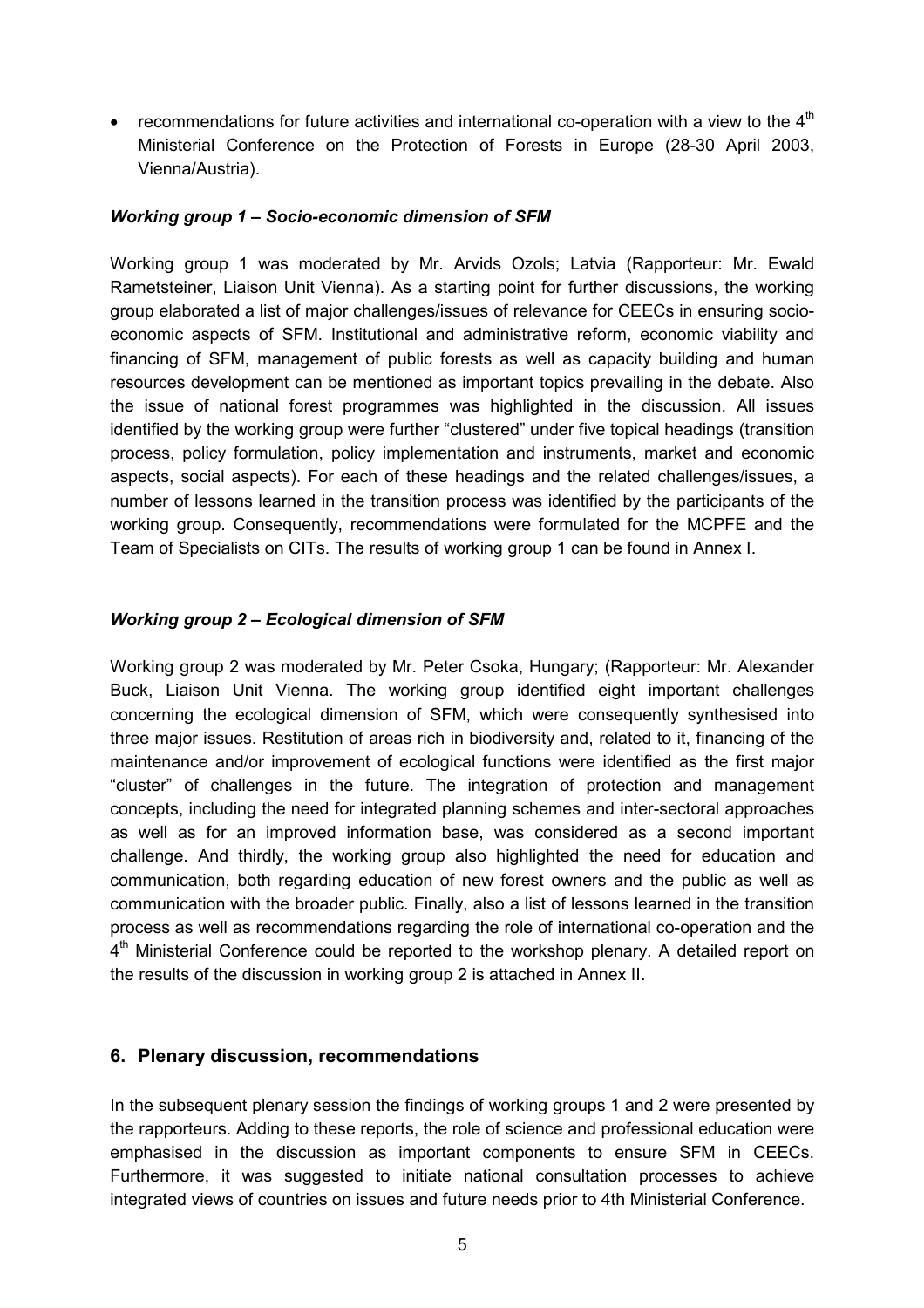It was noted in the plenary discussion that the results of the working groups would reflect very well the variety of challenges for SFM faced by CEECs. Furthermore, it was also acknowledged that the various similarities between the recommendations elaborated by the two working groups underline the significance of the issues discussed.

It was agreed that a "condensed" version of these recommendations should be presented to the next MCPFE Expert Level Meeting (22-23 October 2001 in Vienna, Austria). The Liaison Unit Vienna was asked to prepare a list of recommendations in a condensed format according to the guidance given at the workshop<sup>2</sup>. In addition, it was communicated that the recommendations would also be discussed at the up-coming session of the Team of Specialists on CITs $^3$ .

Mr. Mayer informed that it is planned to publish the proceedings of the international workshop as an MCPFE publication.

In general the plenary discussion also confirmed the importance and success of the workshop in allowing communication and exchange of views and experiences among workshop participants, especially from CEECs.

### **7. Closure of the meeting**

In concluding the meeting, Mr. Mayer thanked the delegates for their active participation and the comments and suggestions made in the discussions. He pointed to the success of the international workshop as a platform for dialogue and exchange of experiences and underlined the spirit for future dialogue and co-operation created through it. Mr. Mayer also expressed his thanks to the chairpersons of the working groups and the moderators of each session. Last, but not least, he thanked the Team of Specialists on CITs and the government of Poland for their important contribution to the joint efforts in organising the workshop.

<sup>2</sup> <sup>2</sup> The Recommendations of the Workshop for the MCPFE can be found in Annex III.<br> $\frac{3}{2}$  This associate of the Team of Openiclists was assumed interactional of the inter-

This session of the Team of Specialists was convened immediately after the international workshop on Friday, 14 September 2001, afternoon.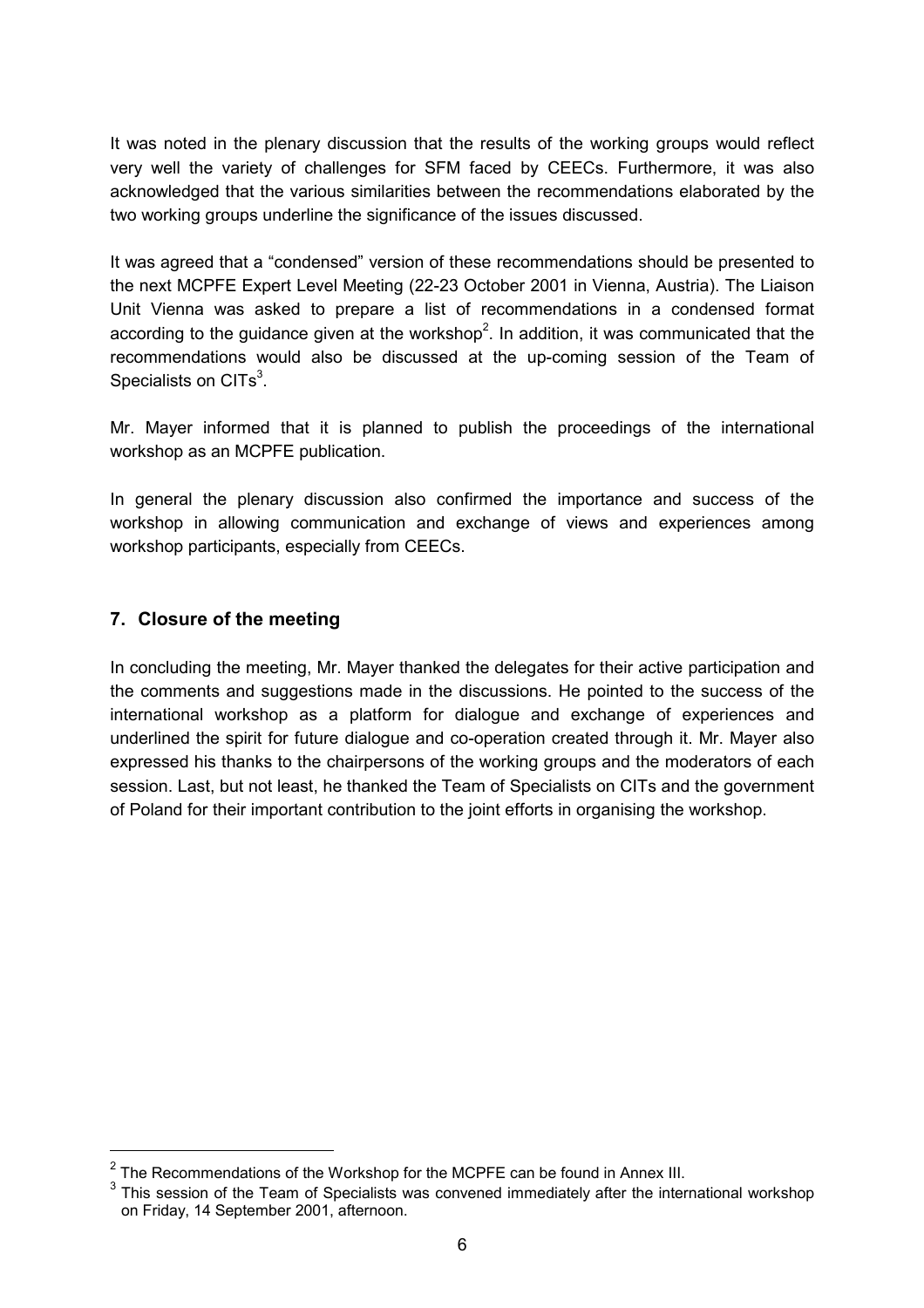## **Annex I: Findings of working group 1 – Socio-economic dimension of sustainable forest management**

*Chair: Mr. Arvids Ozols (Latvia) Rapporteur: Mr. Ewald Rametsteiner (Liaison Unit Vienna)*

### **Topics:**

- 1. Transition process
- 2. Policy formulation
- 3. Policy implementation and instruments
- 4. Market and economic aspects
- 5. Social aspects

### *1. Transition process*

### *Challenges identified:*

- Role of government in privatisation / restitution
- Institutional and political reforms
- Reform of state forest administration
- Adaptation of legislation, including duties between national and local levels
- Unbalanced (industry) structures in forest sector

### *Lessons learned:*

- Internal initiation, build up of expertise and lead, subsequent external support
- Co-ordination with other sectors, environmental protection policy, national situation
- Change in the right direction is possible
- Transition processes of countries and their forest sector have different scope and speed
- Participatory approach is key
- Real political will is necessary
- There is no single model that fits all countries
- Use experience made in other sectors and regions/countries
- Different importance of forest sector influences process
- Insufficient communication and information creates problems

### *2. Policy formulation*

### *Challenges identified:*

- Rights and duties of public and private owners
- Participation, conflict resolution, but low public interest
- Formulation and implementation of national forest programmes
- Deforestation and afforestation issues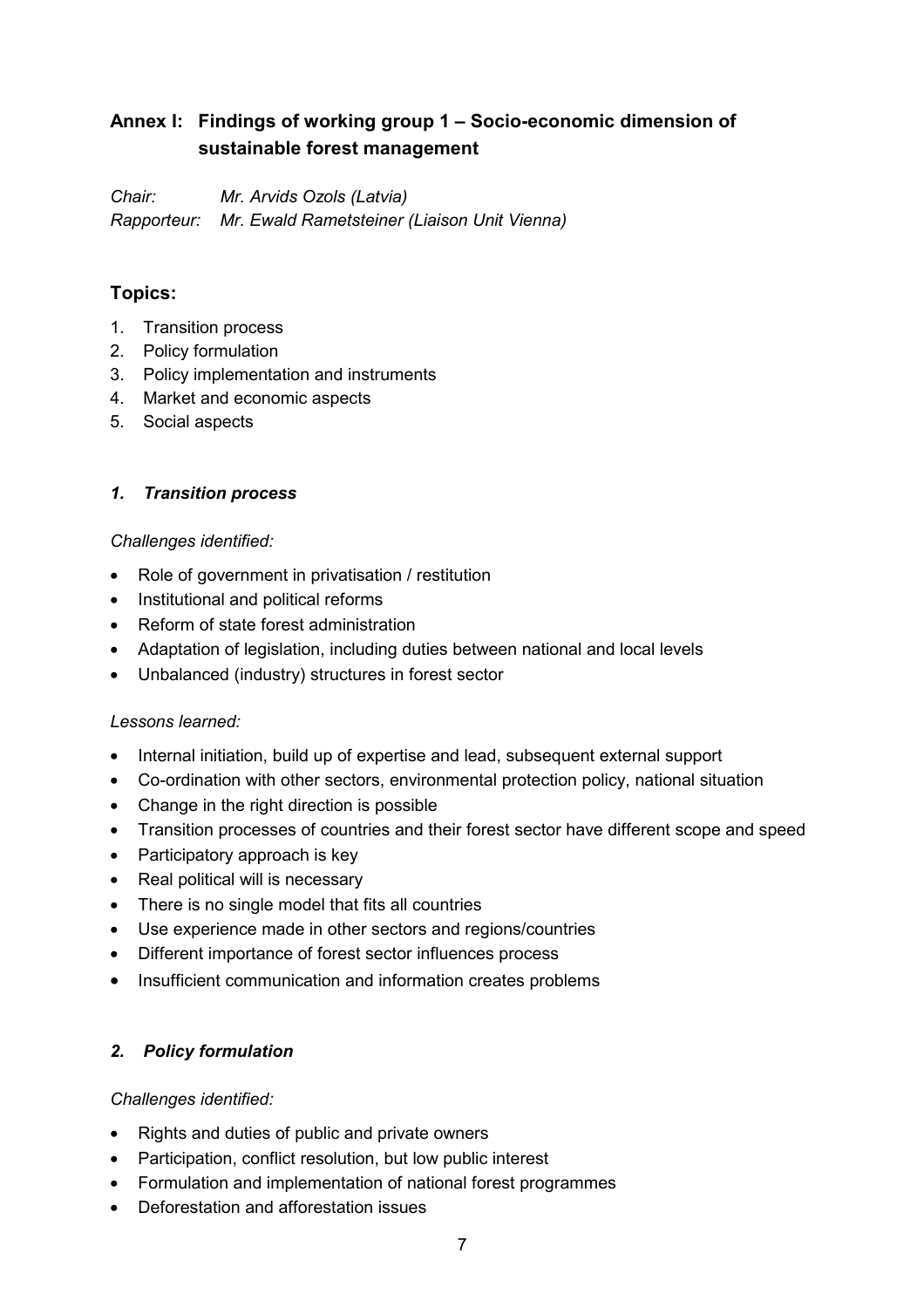• Cross-sectoral activities and issues

#### *Lessons learned:*

- Agricultural land changes to be faced
- Integration of forestry and rural development needed
- Reform within macro-economic framework necessary
- National forest policy is important
- Involvement of all stakeholders for policy formulation
- Communication, information and transparency
- Support of private associations
- Role of forestry for and demand of the public
- Base on local experience and international knowledge
- Follow up instruments for revision of policies to integrate implementation experience
- Co-ordinated policies between forestry and forest industry sector

#### *3. Policy implementation and instruments*

#### *Challenges identified:*

- Law enforcement, including illegal logging and corruption
- Financing SFM
- Communication and information tools
- Institutions, including support and extension

#### *Lessons learned*

- Adequate instruments needed to implement policies formulated
- Clear definitions of tasks and functions is key
- Criteria for evaluation of implementation and instruments
- Holistic approach and cross-sectoral linkages important
- Low level of law enforcement has to be addressed
- Economic, market and fiscal reform/adaptation is necessary to succeed
- General favourable investment climate facilitates investment in forestry
- Forest management can be economically balanced
- Low political and public attention,
- Currently mainly/only external international financial support
- Possibly financial potential exists from "Kyoto forests"
- Step by step implementation in the right order (starting from political will, formulation processes, law decision, implementation, extension)
- More transparency of public forest management needed

### *4. Market and economic aspects*

*Challenges identified:*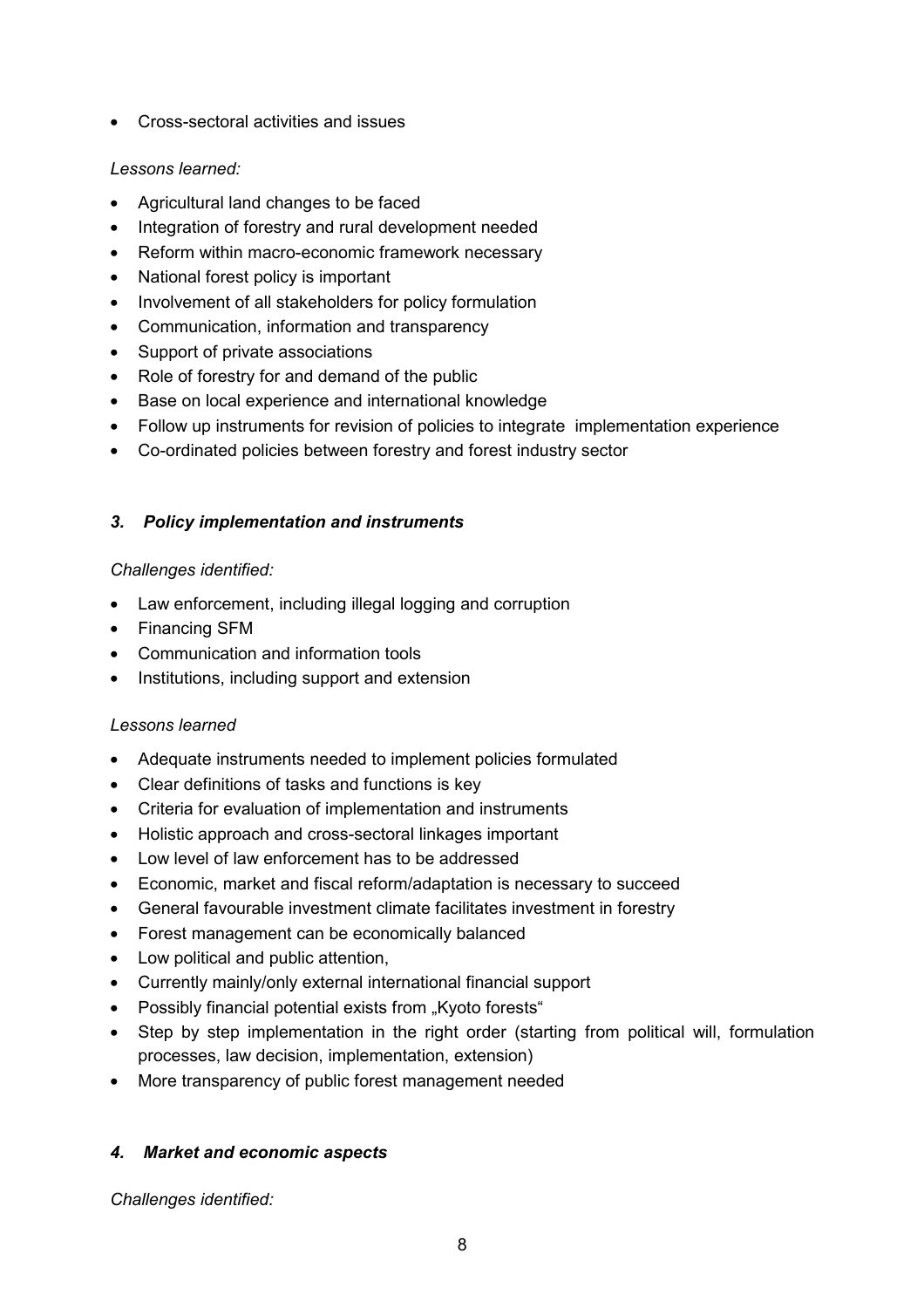- Competitiveness of forest sectors
- Changing consumption and production patterns
- Role of forestry in rural development
- Economic viability and investment promotion
- Kyoto forests and certification
- Income creation and employment, incl. through non-wood
- Management of public forests

#### *Lessons learned:*

- No excess market barriers creation / subsidising
- Develop internal resources and private structures
- Close collaboration between government and private interest groups
- Definition of appropriate relationship between public and private forest industry sector
- Efficient linkages between public and private forest industry sector
- Role of certification
- Market information
- Promotion of the use of forest products
- Consider global forest products market developments (production, consumption and market structures)
- Support innovative solutions, such as eco-tourism

#### *5. Social aspects*

#### *Challenges identified*

- Occupational safety and health
- Capacity building and human resources
- Lack of trust between stakeholders
- Public use of forests

#### *Lessons learned:*

- Capacity building is an overarching issue, investment in human resources is key
- Qualified persons might become a bottleneck
- Role of recreation services
- Dialogue between stakeholders is important
- Transparency is necessary for establishing trust
- Education and information opening up
- Stakeholders depend on each other
- Motivate public to participate policy formulation
- Lack of studies on behaviour of private forest owners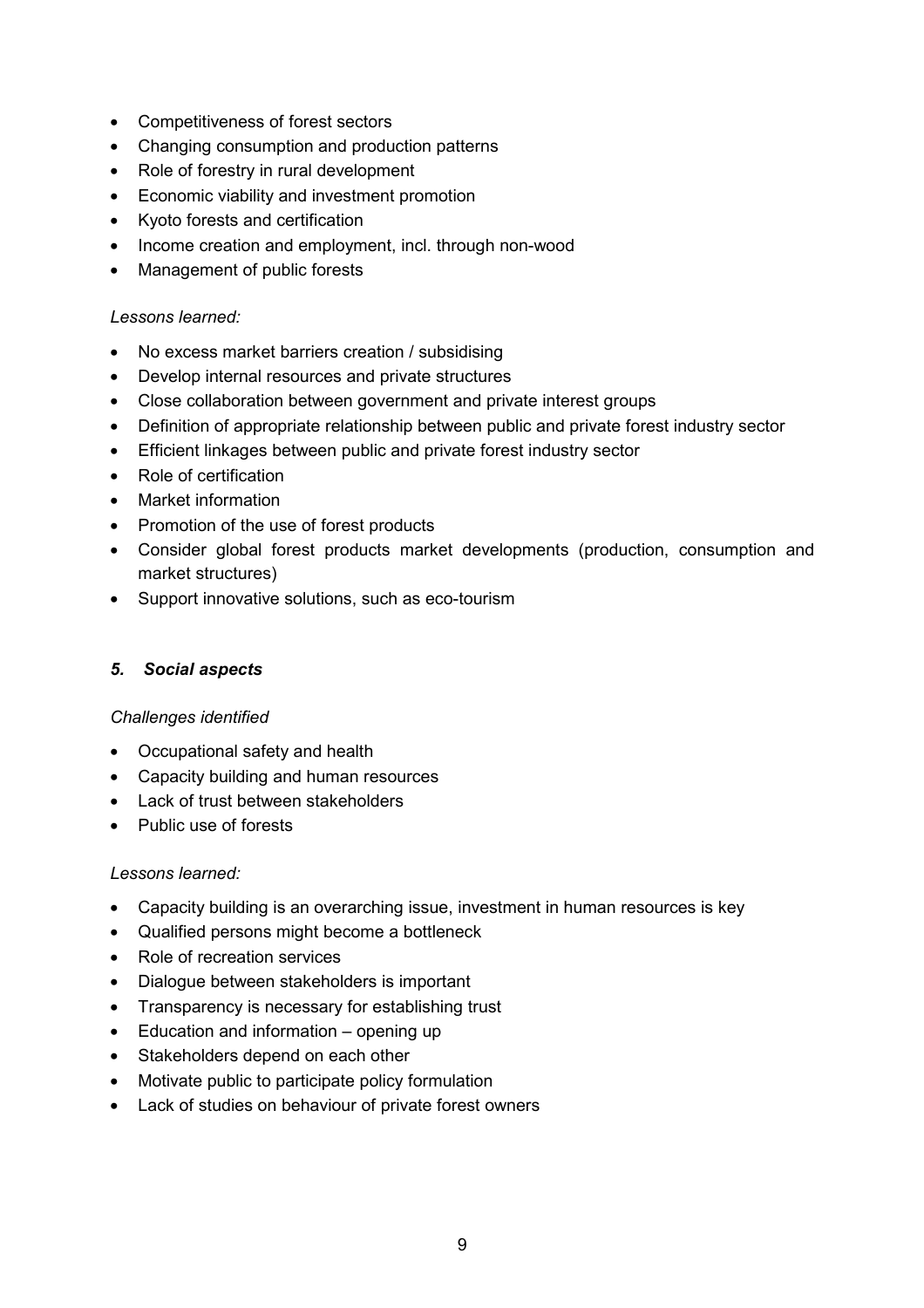### **Role of MCPFE / Ministers and Recommendations:**

- Address rural development and the whole forest sector/cluster, not only forestry
- Promote participatory approach and national forest programmes
- Address instruments more specifically and recommend reinvestment of forestry revenues

### **Role of Team of Specialists on CITs and Recommendations:**

- Collect and distribute information and experiences, including background information on policies and markets, *inter alia*, through market workshops
- Elaborate proposals for procedures for forest policy implementation, instruments for assessment and evaluation
- Link to policy processes and support networking between bodies
- Formulate recommendations/proposals for stronger role of MCPFE

### **Role of both, MCPFE and Team of Specialists on CITs, and Recommendations:**

- Provide forum to exchange views and experience, monitor progress made, incl. regional workshops
- Highlight issues and priorities, including the balance of private and public interest in forests
- Ensure wide stakeholder representation and involve private forest owner representatives in policy making
- Link more strongly with forest industry sectors, support integration into international markets
- Enhance human resource development and reinforce implementation of Lisbon Resolution
- Provide link between global, national/regional levels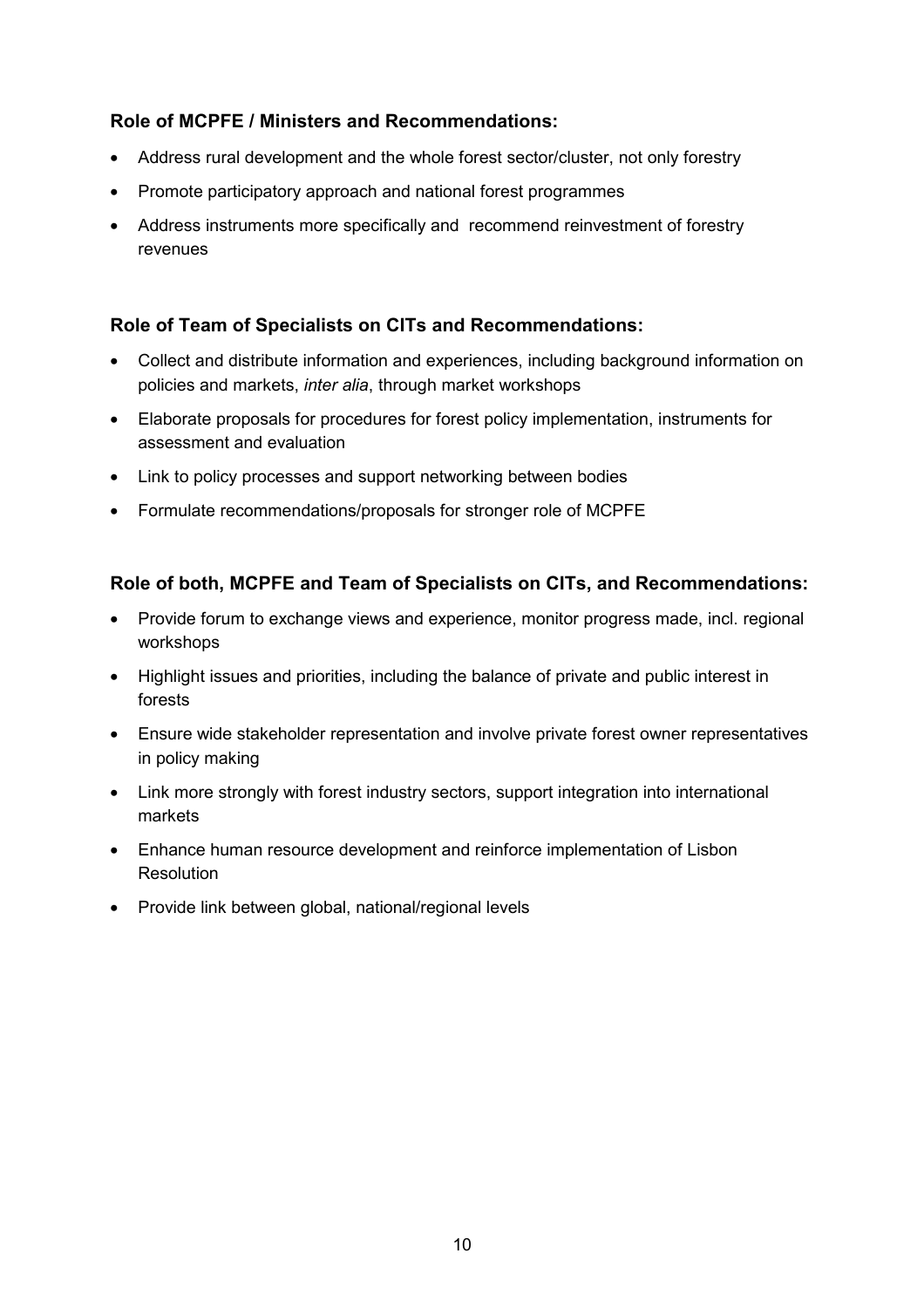## **Annex II: Findings of working group 2 – Ecological dimension of sustainable forest management**

*Chair: Mr. Peter Csoka (Hungary) Rapporteur: Mr. Alexander Buck (Liaison Unit Vienna)*

## **Major issues/challenges in the future:**

- Restitution of areas rich in bio-diversity / Financing maintenance and/or improvement of ecological functions
- Integration of protection and management concepts
	- Need for integrated planning schemes and inter-sectoral approaches based on multi-stakeholder participation - national forest programmes
	- Need to invest in improving information base on forest biodiversity
- Need for education and communication
	- Education of new forest owners and the public
	- Communication with the public

### **Lessons learned in the transition process:**

- Maintenance and improvement of ecological functions requires external funds and cannot be financed by the forest sector alone
- Cross-sectoral approach is needed
- Co-ordination between different instruments/institutions is essential
- Financial incentives should be based on strong government policies
- Compensation schemes exist in CEECs, but often proved to be too weak in practice
- Deeper involvement of stakeholders and increased transparency is needed in setting targets for SFM
- Tasks in maintaining and/or enhancing ecological functions that require additional resources need to be defined more clearly
- Innovative financial incentives (e.g. tax relief) should be considered
- Ecosystem approach is desirable, but more experience is needed in applying it on the ground

## **Restitution of areas rich in biodiversity / Financing maintenance and/or improvement of ecological functions**

### *Role of international co-operation:*

- Identify urgent needs in the protection of ecological values in regions of acute stresses
- Analyse existing EU experiences and develop models applicable in the CEECs
- Recognise role of forest owners associations in sharing of experiences and networking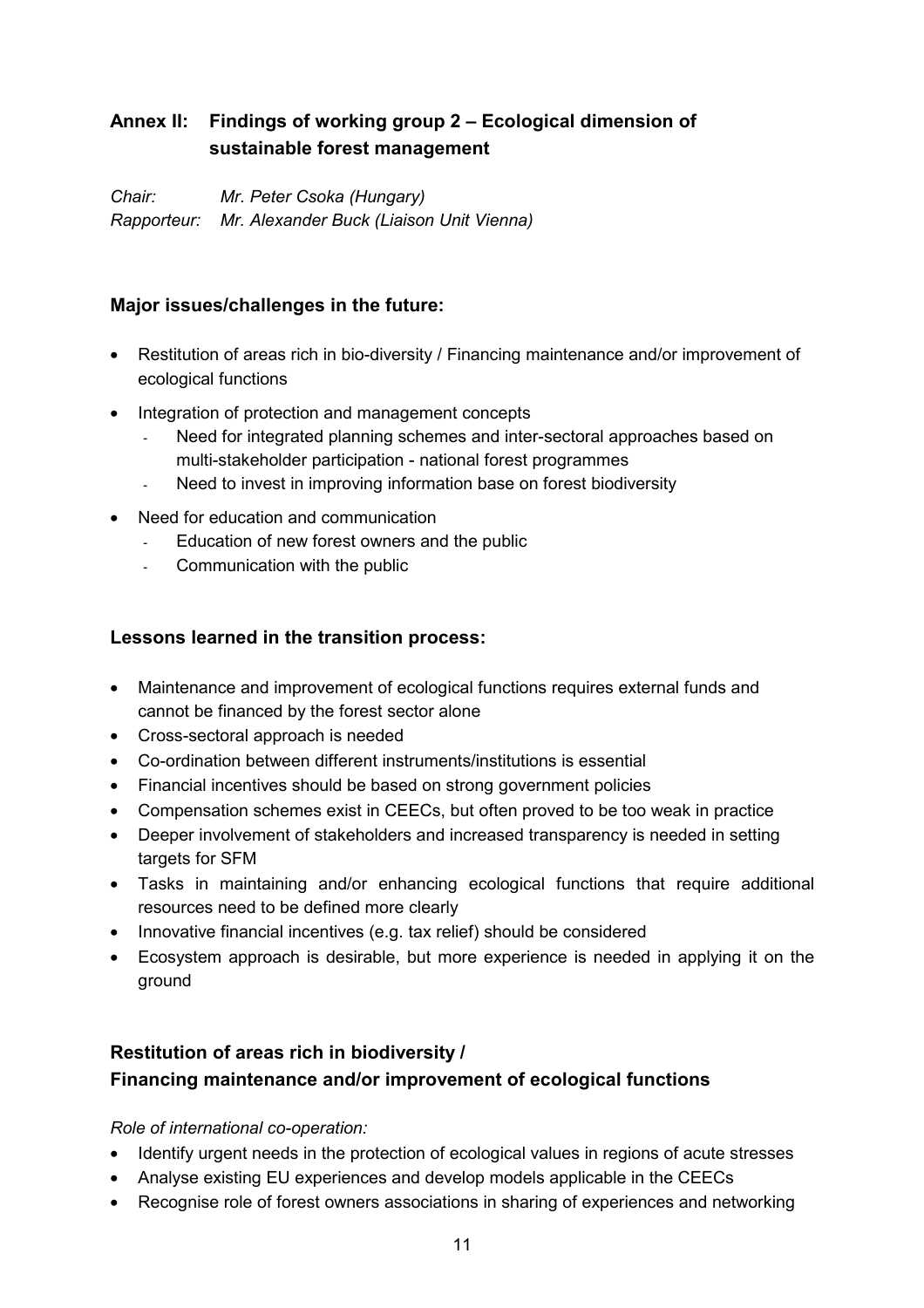- Recognise NGOs' "catalytic" role
- Establish demonstration areas and analyse and integrate the existing model forest initiatives

#### *Implications for the 4th Ministerial Conference - Recommendations:*

- Contribute to integration of sector policies
- Consider broadly legal framework for SFM
- Foster implementation of existing international commitments through an action-oriented resolution
- Identify mechanisms for long-term financing of ecological functions

### **Integration of protection and management concepts**

#### *Role of international co-operation:*

- Exchange of experiences in measuring and monitoring biodiversity
- Building capacity in forest management planning
- Launch pilot studies on appropriate management techniques
- Improve capacity of forest owners in participating in setting management targets and identifying appropriate methods

#### *Implications for the 4th Ministerial Conference - Recommendations:*

- Foster implementation of existing international commitments through an action-oriented resolution
- Contribute to currently on-going work on further improvement of forest biodiversity related pan-European indicators

### **Need for education and communication**

#### *Role of international co-operation:*

- Facilitate exchange of experiences gained in the transition process between countries, in particular among groups of countries characterised by different constraints
- Contribute to raising awareness on ecological functions and the sustained financial resources required for providing these functions

### *Implications for the 4<sup>th</sup> Ministerial Conference - Recommendation:*

• Reinforce political commitment to promote multi-stakeholder co-operation and public participation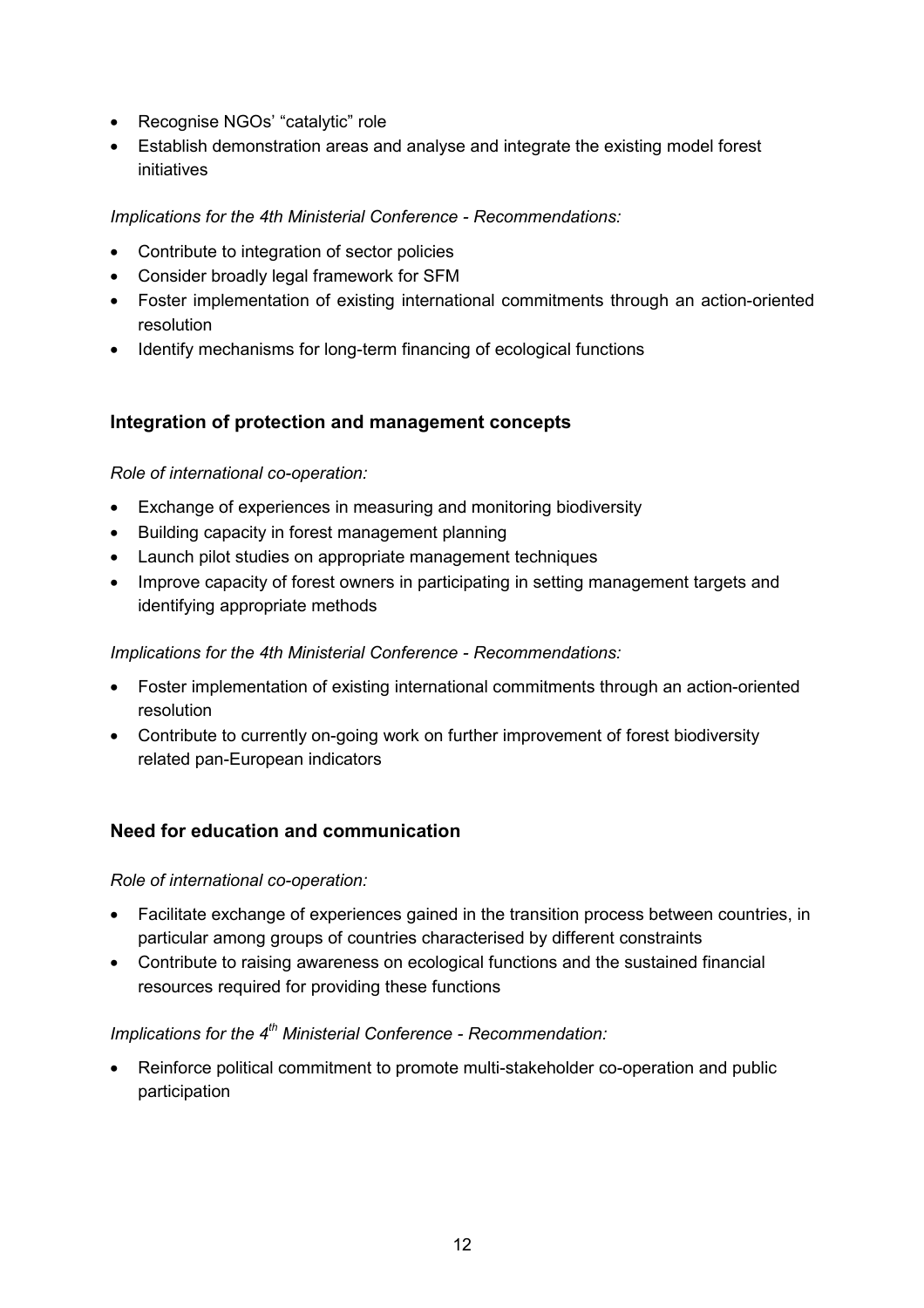**Annex III: Recommendations of the workshop for the MCPFE**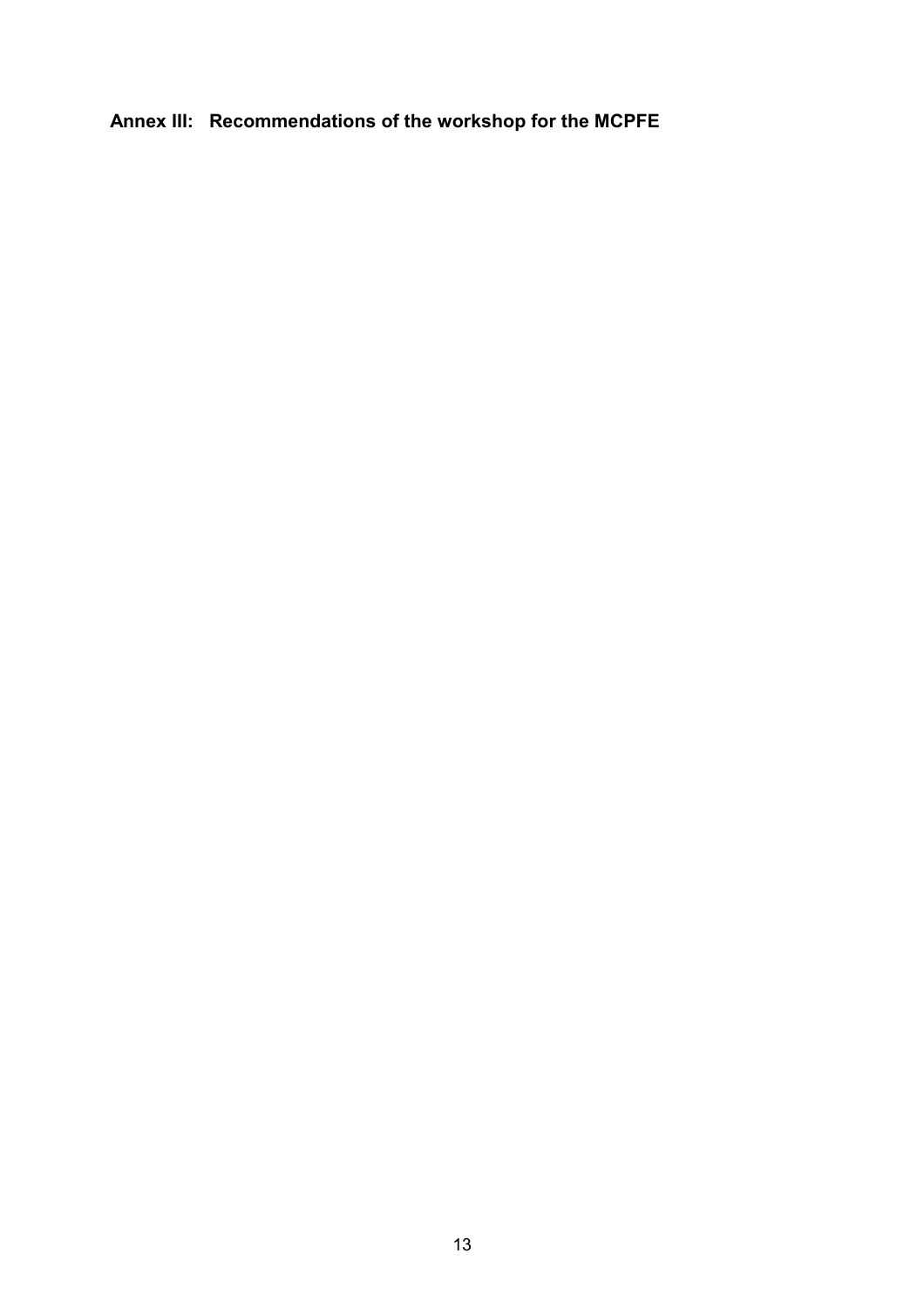International Workshop

FORESTS AND FORESTRY IN CENTRAL AND EASTERN EUROPEAN COUNTRIES – THE TRANSITION PROCESS AND CHALLENGES AHEAD

12 – 14 September 2001, Debe/Poland

# **RECOMMENDATIONS OF THE WORKSHOP FOR THE MCPFE**

### **I. General**

- Provide forum to exchange views and experiences and to monitor progress made
- Highlight issues and priorities, including the balance of private and public interest in forests
- Provide link between global and national/regional levels
- Initiate national consultation processes to achieve integrated views of countries on issues and future needs prior to 4<sup>th</sup> Ministerial Conference

### **II. Policy Formulation and Implementation**

- Recognise cross-sectoral nature of sustainable forest management and contribute to integration of sectoral policies
- Reinforce political commitment to promote transparency, multi-stakeholder cooperation and public participation
- Promote national forest programmes
- Reinforce implementation of existing MCPFE resolutions and international commitments





MINISTERIAL CONFERENCE ON THE PROTECTION OF FORESTS IN EUROPE

LIAISON UNIT VIENNA



UNITED NATIONS ECONOMIC COMMISSION FOR EUROPE



FOOD AND AGRICULTURE ORGANIZATION OF THE UNITED NATIONS

LIAISON UNIT VIENNA